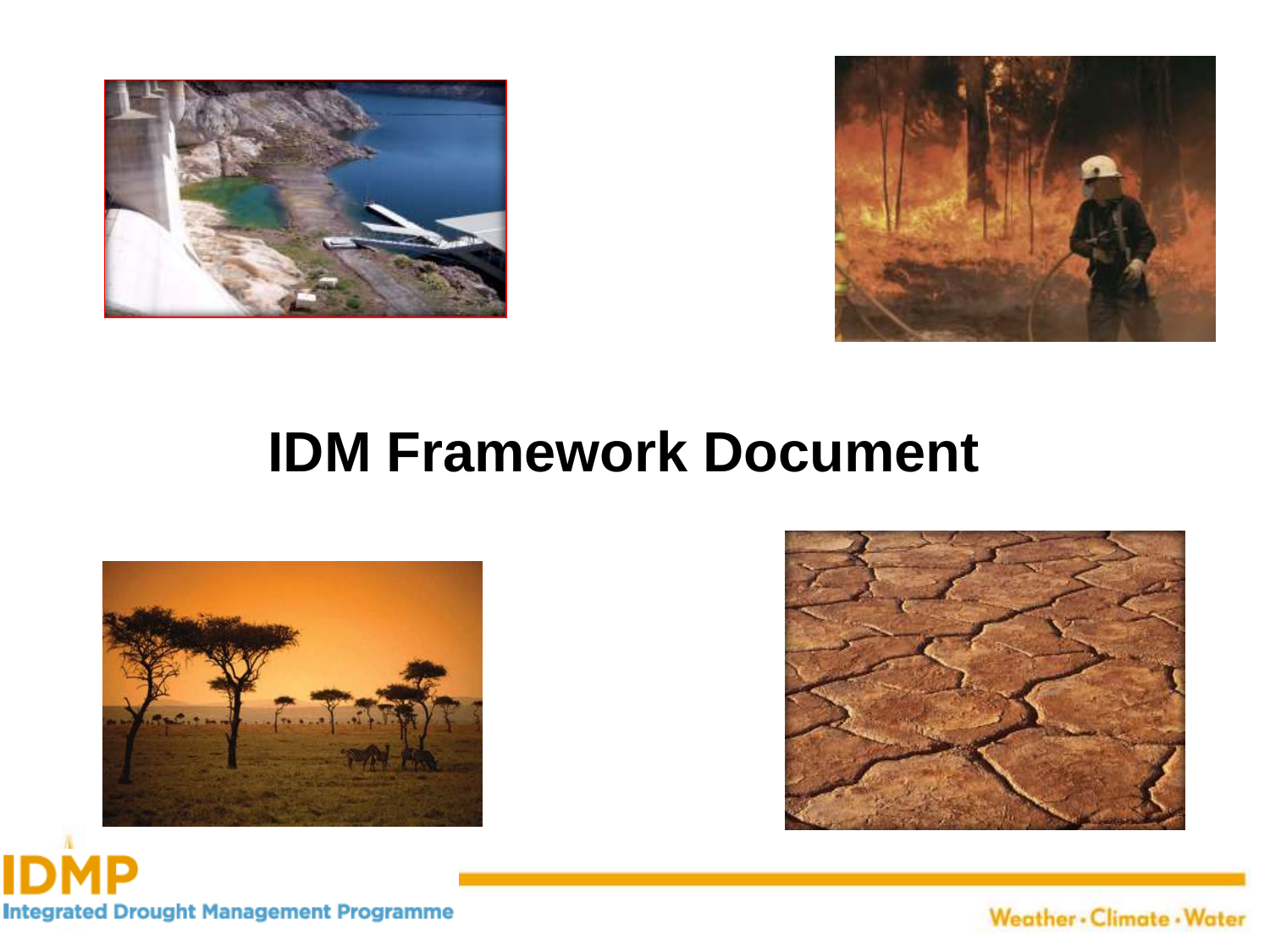## **IDMP Framework Document Outline 1**

#### **Introduction**

- **Drought Definitions and Characteristics**
- **Drought and climate variability and climate change**
- **Human costs, Social and Economic impacts of droughts**
- **Transition from past emergency response to future proactive preparedness**
- **The Concept of Integrated Drought Management**
	- **Droughts and development issues**
	- **Defining Integrated Drought Management**
	- **Managing Risks and Uncertainty**
	- **Adopt an appropriate/best mix of strategies**
	- **Ensure a participatory approach**
	- **Intersectoral aspects**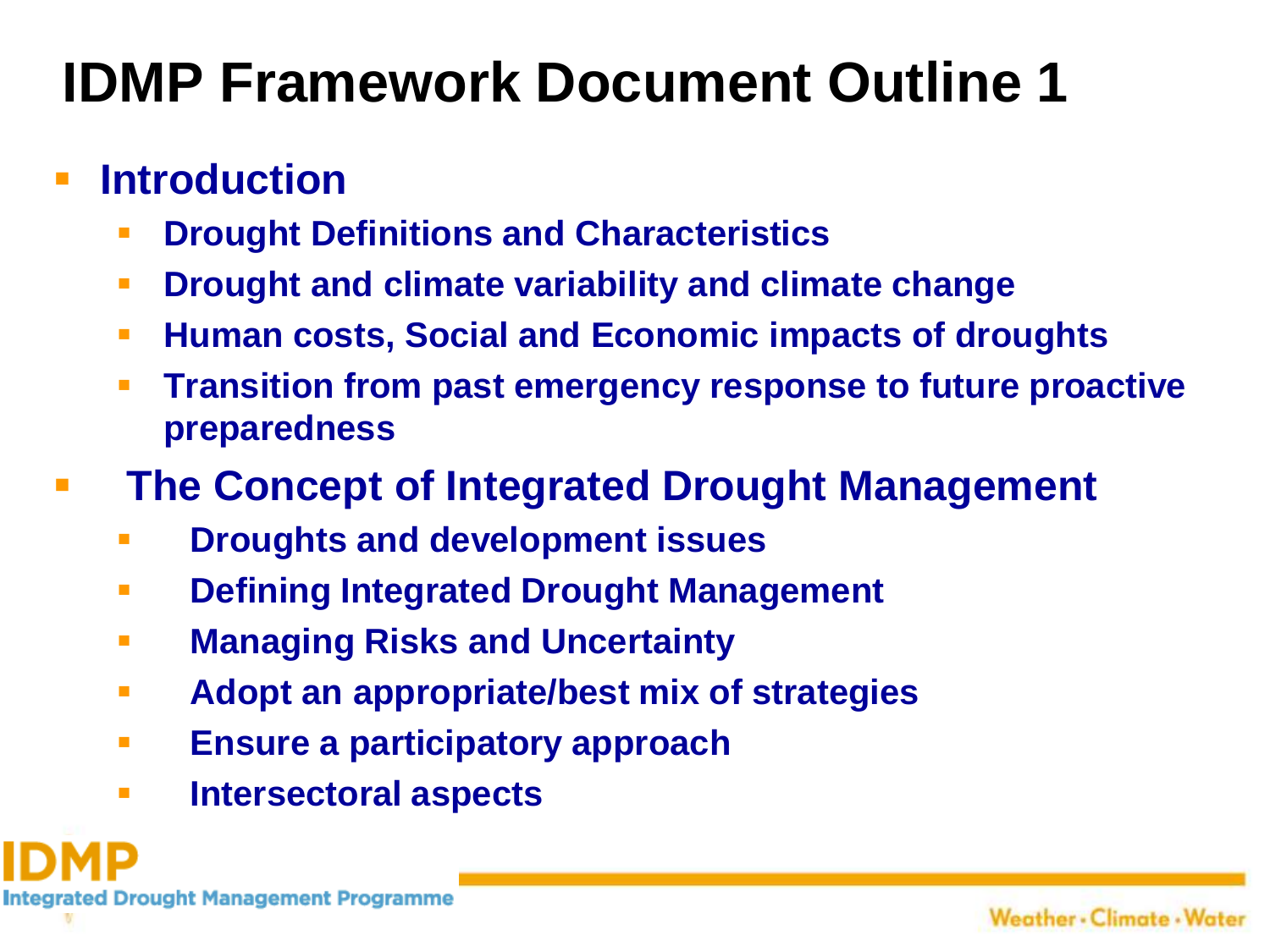## **IDMP Framework Document Outline 2**

- **Integrated Drought Management: Moving from Concepts to Practice at the Global, Regional, National and Local Levels**
	- **Integrated Drought Management Policies, Plans and Strategies**
	- **Institutional Structure through Appropriate Linkage**
	- **Community Based Institutions**
	- **Elements of Integrated Drought Management**
	- **Adaptive Management in Practice**
	- **Communication, Education and Information Management**
	- **Appropriate Economic Instruments**
- **Summary**
- **Further Reading** 
	- **References**

**Integrated Drought Management Programme**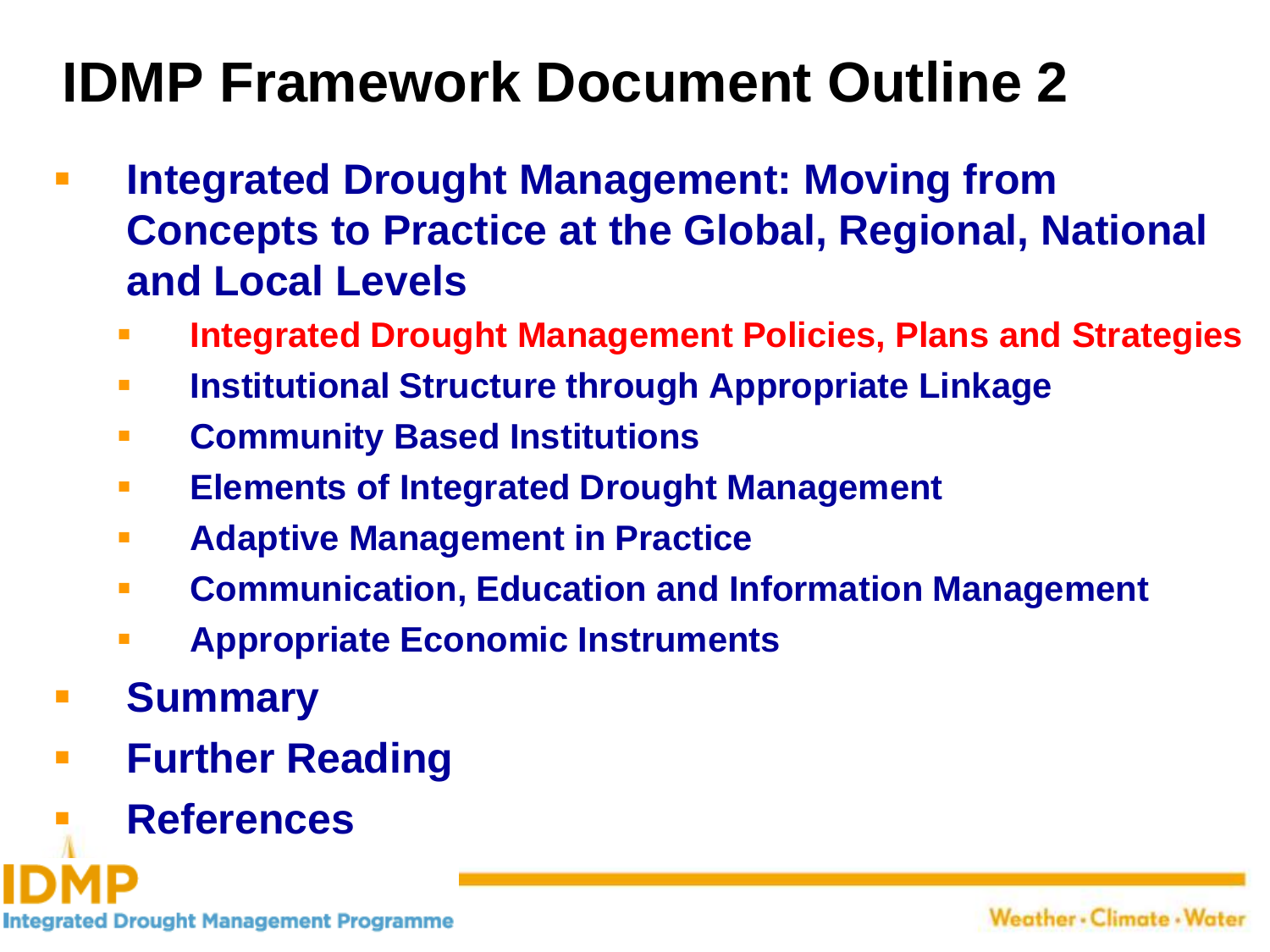# **Five Main Elements of Drought Risk Reduction Framework**

- Policy and governance
- **-** Drought risk identification, impact assessment, and early warning, which includes hazard monitoring and analysis, vulnerability and capability analysis, assessments of possible impacts, and the development of early warning and communication systems.
- **Drought awareness and knowledge management**
- **Reducing underlying factors such as changing social,** economic and environmental conditions, land use, weather, water, climate variability and climate change.
- **EXTERGHERING Strengthening preparedness for drought to move from** policies to practices in order to reduce the potential negative effects of drought.